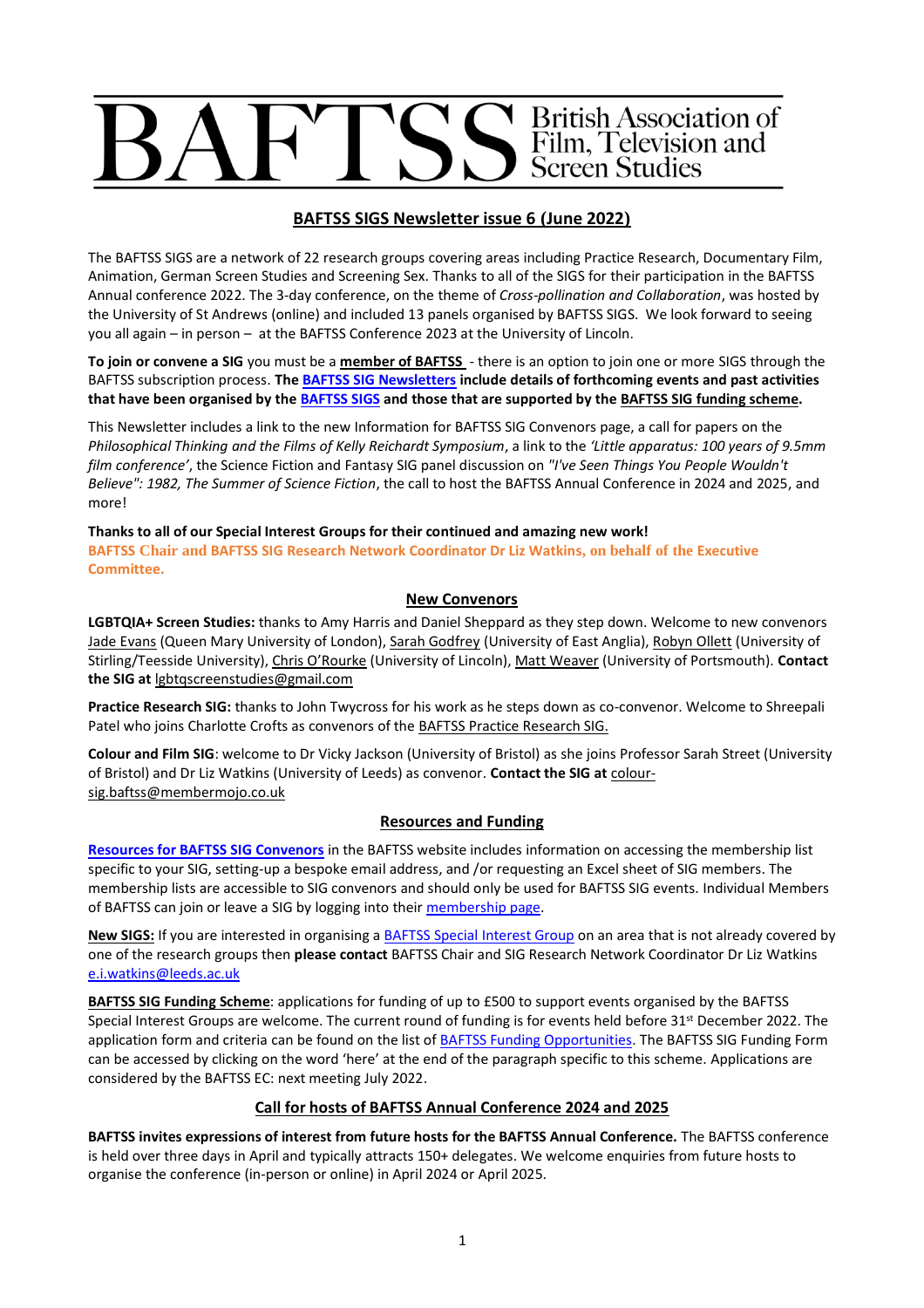If you and your University are interested in hosting the BAFTSS Annual conference in 2024 or 2025, please contact BAFTSS Chair Dr Liz Watkins [e.i.watkins@leeds.ac.uk](mailto:e.i.watkins@leeds.ac.uk) by **30th June 2022.** 

### **Future Events and CFPs**

*The 'little apparatus': 100 years of 9.5mm film conference* **(online MS Teams). 16th - 18th June 2022.** Zoe Burgess (University of Southampton) has organised this brilliant conference programme with the Centre for International Film Research at the University of Southampton and BAFTSS Amateur Cinema SIG. The event will mark the centenary of the introduction of 9.5mm film to the French cinematographic market in December 1922. Pathé Freres first launched their 'Pathé Baby' home cinema system on domestic territory in time for the Christmas season, with the promise of a soonto-follow lightweight and modestly priced cine-camera using the same narrow gauge, and fitting in a vest pocket. The new gauge soon became available elsewhere -arriving just ahead of Kodak's 16mm film/cinema system, and together these signalled the first major boom in amateur filmmaking. The **[conference programme](https://sites.google.com/view/100yearsof95mmconference/home)** includes keynote speakers Dr Ryan Shand (Ravensbourne University London) and Dr Annamaria Motrescu-Mayes (University of Cambridge). Registration: [The 'little apparatus': 100 years of 9.5mm film \(16](https://eur03.safelinks.protection.outlook.com/?url=https%3A%2F%2Fwww.eventbrite.com%2Fe%2Fthe-little-apparatus-100-years-of-95mm-film-16-18-june-tickets-217883223587&data=05%7C01%7CE.I.Watkins%40leeds.ac.uk%7C5c73e33740894551a2a208da2f4be601%7Cbdeaeda8c81d45ce863e5232a535b7cb%7C1%7C0%7C637874300268836155%7CUnknown%7CTWFpbGZsb3d8eyJWIjoiMC4wLjAwMDAiLCJQIjoiV2luMzIiLCJBTiI6Ik1haWwiLCJXVCI6Mn0%3D%7C3000%7C%7C%7C&sdata=7fS87sN8t2JEsuQjXL6TBskjOTp5%2BYLRjAk3v%2Fmul2U%3D&reserved=0)-18 June) Tickets | Eventbrite

*Teaching French Cinema in the Era of Screen Studies: A Workshop on Pedagogy***, Bush House, King's College London.**  The BAFTSS French and Francophone Film Studies SIG are organising this one-day event, which draws together researchers and teachers of French and Francophone cinema to discuss the challenges and opportunities of teaching French-language film in the era of Screen studies. Prior to the event, participants will be invited to submit syllabi for existing or proposed modules, which will serve as the basis for conversation during the day itself. In the morning, participants will introduce themselves and their syllabi, before a session on 'Devising the Module', in which topics will include: Film Studies vs Screen Studies; National Cinema in a Global Context; Problems of the canon; Questions of diversity and inclusion; Historical scope. In the afternoon session, we will focus on 'The Teaching Environment'. Topics will include: Negotiating Linguistic and Cultural difference; Screenings and Subtitles'; Assessment and Marking. **Contact:** Dr Catherine Wheatley [Catherine.wheatley@kcl.ac.uk](mailto:Catherine.wheatley@kcl.ac.uk) **Date: 10:00 – 17:00 Monday 4th July 2022.**

**CFP:** *Philosophical Thinking and the Films of Kelly Reichardt Symposium***, Saturday 5th November 2022. Queen Mary University of London**. Organised by the BAFTSS Film Philosophy SIG.

**CFP (now open):** From her 1994 debut, *River of Grass*, to 2019's *First Cow*, Kelly Reichardt has increasingly been recognised as one of the most thoughtful directors working in contemporary fiction films. But what exactly is the nature of that thought, and what kind of thought do her films prompt? The scholarship on her work is small but growing, but critical work that directly engages philosophically with Reichardt's cinema has not yet appeared in any abundance. Now is, therefore, an opportune time to explore the relationship between philosophical thinking and the films of Kelly Reichardt. Of what use is philosophy in coming to terms with and doing justice to Reichardt's films? Which philosophers' works resonate with her films? To what extent might Reichardt's cinema itself be said to engage in philosophical thinking? This symposium will investigate these and related questions and will feature a keynote by Dr. Anat Pick. **The Film Philosophy SIG invites 300 word abstracts for 20-minute papers** covering any aspects of Reichardt's work in connection with any understanding of philosophy. **Deadline: Monday 1st August 2022. Contact:** Dr Dominic Lash [domlash@hotmail.com](mailto:domlash@hotmail.com) Dr Davina Quinlivan [davinaquinlivan@hotmail.com](mailto:davinaquinlivan@hotmail.com)

**Book launch: Johnny Walker's** *[Rewind, Replay: Britain and the Video Boom, 1978-92](https://edinburghuniversitypress.com/book-rewind-replay.html)* **(Edinburgh University Press)**. **19:00-20:00 Wednesday 29 June 2022. The** BAFTSS British Cinema and Television SIG and the Moving Image, Popular Media and Culture Research Group at Northumbria University have organised an online Join Johnny Walker and British film and video scholar Kate Egan (author of *Trash or Treasure? Censorship and the Changing Meanings of the Video Nasties*) as they discuss the book's key themes, including the context that gave birth to the first video distributors and video rental shops, the tumultuous 'video nasties' panic, the high-street penetration of low-cost video entertainment, the arrival of the US behemoth Blockbuster. **The event is free, bu[t please register.](http://www.drjohnnywalker.co.uk/launch.html)**



2 Replay co-hosted with the British Cinema and TV SIG; BAFTSS French and Francophone Cinema SIG Facebook page.**Image credits: (Left-right)** Shohini Chaudhuri, Book Launch. hosted by the Transnational Film and TV SIG; Film and Philosophy SIG home page; The Little Apparatus: 100 years of 9/5mmm film Conference Zoe Burgess and the Amateur Cinema SIG; Book Launch for Johnny Walker's Rewind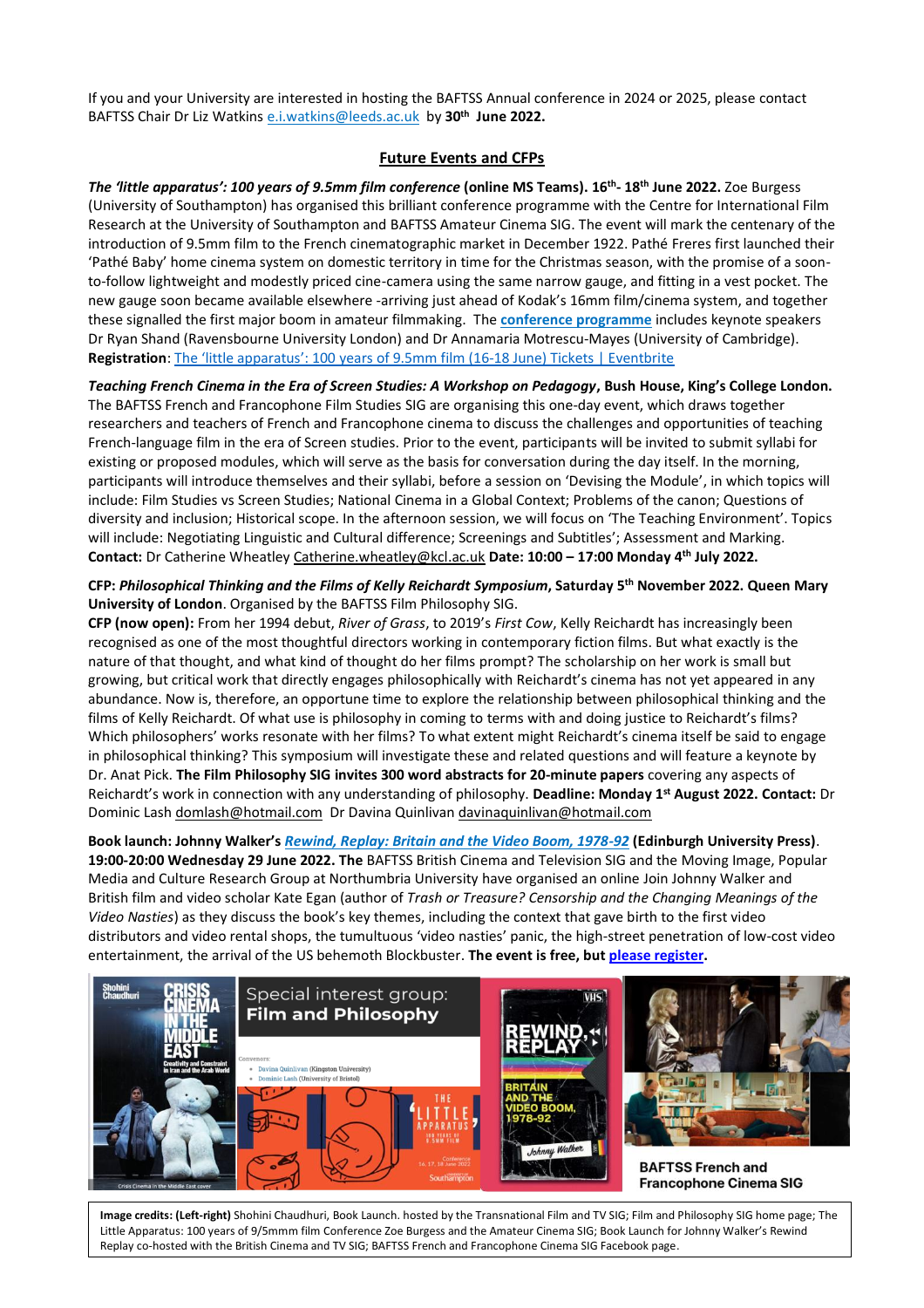*No Return: A [Yellowjackets](https://baftsshorror.weebly.com/symposium.html) Symposium* **Saturday 18th June 2022 online.** The symposium, organised by the BAFTSS Horror Studies SIG, explores the series *Yellowjackets*, which unfolds across two timelines, telling the story of a highschool girls soccer team forced to survive for nineteen months in the Canadian wilderness after their plane crashes on the way to a national tournament in 1996. The show also follows the survivors of that ordeal twenty-five years later, in 2021, as they attempt to navigate adulthood, relationships and everyday life while carrying with them the knowledge of what they did to survive. *Yellowjackets* has been praised by critics for its treatment of trauma, girlhood and queer relationships. **Organisers:** Dr Miranda Corcoran (University College Cork), Dr Kate Egan (Northumbria University), Dr Lindsay Hallam (University of East London), Dr Shellie McMurdo (University of Hertfordshire), Dr Laura Mee (University of Hertfordshire). **The event is free, but [please register](https://forms.office.com/pages/responsepage.aspx?id=ur7mk6rEMUevXdc1sJfq2_zGbdIaXiNAsYre-mjU4udUQTdOTjFLSFFVNFAzWDFOSFQ2NE5XQThJOC4u)**. **Enquiries to:**  [sig.horror@gmail.com](mailto:sig.horror@gmail.com)

**Book launch: Professor [Shohini Chaudhuri](https://eur03.safelinks.protection.outlook.com/?url=https%3A%2F%2Fwww.essex.ac.uk%2Fpeople%2Fchaud22203%2Fshohini-chaudhuri&data=05%7C01%7CE.I.Watkins%40leeds.ac.uk%7Cf7c894c75b8a409a79bc08da3b30820b%7Cbdeaeda8c81d45ce863e5232a535b7cb%7C1%7C0%7C637887377199975593%7CUnknown%7CTWFpbGZsb3d8eyJWIjoiMC4wLjAwMDAiLCJQIjoiV2luMzIiLCJBTiI6Ik1haWwiLCJXVCI6Mn0%3D%7C3000%7C%7C%7C&sdata=GKPs1k08FvRmbdyPlT4tEi%2BpfYZw1mpYSzpqe2kGPZA%3D&reserved=0) (University of Essex)** *[Crisis Cinema in the Middle East: Creativity and](https://www.bloomsbury.com/uk/crisis-cinema-in-the-middle-east-9781350190511/)  [Constraint in Iran and the Arab World](https://www.bloomsbury.com/uk/crisis-cinema-in-the-middle-east-9781350190511/)* **(Bloomsbury Academic, 2022). Date: 5pm (GMT) Friday 24th June 2022.** *In recent years, the Arab world and Iran have been afflicted* by cataclysmic events, among them brutal state crackdowns of revolutions. Yet, filmmakers have persisted in their desire to tell their stories, against the odds, in creative acts that attest to their imagination, courage and resilience. In this book, Shohini Chaudhuri examines a broad range of films made during the tumultuous period since 2009, ranging from internationally award-winning festival favourites, such as *For Sama* (2019), *Capernaum* (2018) and *Taxi Tehran* (2015), to lesser-known films from the region. While freedom of expression is often understood through the lens of state censorship, she reveals the different types of obstacles that filmmakers face and their strategies for overcoming them so that those constraints are transformed into creative opportunities. Using her original interviews with filmmakers such as Waad al-Kateab, Yasmin Fedda, Larissa Sansour, Mani Haghighi and Ossama Mohammed, she identifies nine creative strategies for producing work under conditions of crisis. **[Join Zoom Meeting](https://port-ac-uk.zoom.us/j/81516976954?pwd=nUc3_2Uftk0M8qI-IlKsif1K2nT7_4.1)** Meeting ID: 815 1697 6954; Passcode: 460605

**Discussion panel: '"I've Seen Things You People Wouldn't Believe": 1982, The Summer of Science Fiction' 18.30- 20.00 Wednesday 1 June 2022 (online).** Organised by the BAFTSS Science Fiction and Fantasy SIG the event will explore and celebrate the legacy of that amazing summer forty years on. 1982 was a landmark year for science fiction cinema. In just twelve months, *Blade Runner*, *E.T.- the extra-terrestrial*, *Mad Max 2* (or *The Road Warrior*), *The Thing*, *Tron* and *Star Trek II: The Wrath of Khan* were released in theatres. Some (and none more than *E.T.*) were boxoffice sensations, while others (chiefly *Blade Runner* and *The Thing*) took some time to build their reputations, but all of them made a significant and sustained mark on the development of the genre. **Featuring:** Dr Simon Brown (Kingston), Dr Sorcha Ní Fhlainn (Manchester Metropolitan) and Dr Craig Ian Mann (Sheffield Hallam), and chaired by Professor Stacey Abbott (Roehampton). **The event is free to attend, but please [register.](https://www.eventbrite.com/e/1982-the-summer-of-science-fiction-tickets-338071861037)**



**Image credit: (Left – right)** Anamarija Horvat's monograph was the focus of a meeting in the LGBTQIA+ Screen Studies SIG seminar series; a Science Fiction and Fantasy SIG event; the Archives and Archival Methods SIG Twitter page.

### **Past Events**

This section includes reports and photographs from some of the BAFTSS SIG events held between October 2021 and May 2022. Information on SIG events in December 2019 and before can be found in the [BAFTSS SIG Newsletter Issue 1](https://29fa98f6-1809-488b-a9ec-9a5b9d0f4b6e.filesusr.com/ugd/27b2ad_954ea44e65eb41ca927cef930a40f8bf.pdf)  [\(October 2019\).](https://29fa98f6-1809-488b-a9ec-9a5b9d0f4b6e.filesusr.com/ugd/27b2ad_954ea44e65eb41ca927cef930a40f8bf.pdf) The previous issu[e BAFTSS SIG Newsletter issue 5 \(November 2021\)](https://29fa98f6-1809-488b-a9ec-9a5b9d0f4b6e.filesusr.com/ugd/27b2ad_9fe66125170841efa147b0a268428e86.pdf) and [archive](https://www.baftss.org/sig-newsletter-archive.html) can be found on the BAFTSS website. Reports from the BAFTSS Event Grant projects and BAFTSS PGR workshops can be found on the [BAFTSS Funding Reports Section](https://www.baftss.org/funding.html) of BAFTSS funding schemes page.

**BAFTSS LGBTQIA+ Screen Studies SIG**, led by Amy Harris and Daniel Shepard, organised a series of seminars from February -June 2021. Th[e Full Report](https://www.baftss.org/uploads/1/3/9/8/139813734/baftss_lgbtq_report_april_2022.pdf) includes details of the events, which included Dr Anamarija Horvat (University of Nottingham) on "Screening *Pride*: Queer Activist Memory in Contemporary Film and Television," which discussed aspects of her recent monograph *Screening Queer Memory: LGBTQ Pasts in Contemporary Film and Television*  (Bloomsbury, 2021).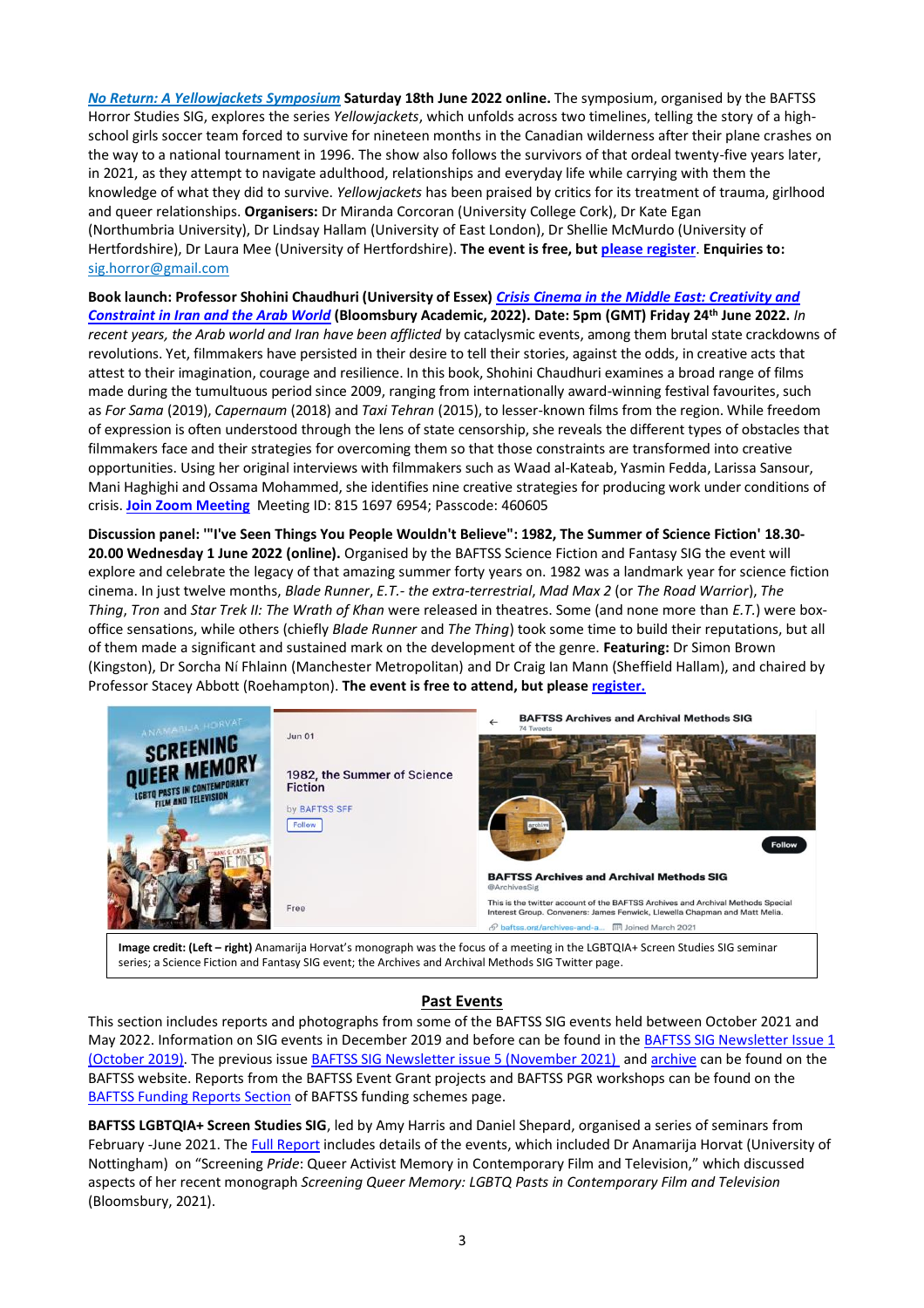**BAFTSS Archives and Archival Methods SIG** have organised a series events including presentations by Sian Barber (Queen's University, Belfast), Zoe Burgess (University of Southampton) and Mina Radovic (Goldsmiths University). **For updates on the activities of the Archives, Materials and Methods SIG**, please see the **Twitter account** [@ArchivesSig](mailto:@ArchivesSig) **or contact** [baftss.archives.sig@gmail.com](mailto:baftss.archives.sig@gmail.com)

**BAFTSS Horror Studies SIG and Science Fiction and Fantasy SIG** organised a cross-SIG collaboration on Infinite Terror: Science Fiction, Horror and Genre Hybridity 23<sup>rd</sup> February 2022, which featured panellists Professor Stacy Abbott, professor Mark Bould, Dr Exan Kirkland, Dr Craig Ian Mann and Dr Rebecca Williams.

**BAFTSS Horror Studies SIG** have organised a series of events throughout this academic year, including *Hammer and Beyond: The British Horror Film* - Book Launch and Panel discussion; European Horror: Panel Discussion; *Horror Films for Children* - Book Launch and Panel Discussion; What Makes Horror "Horror"? - Panel Discussion; and *Teen Witches: Witchcraft and Adolescence in American Popular Culture* - Book Launch and Panel Discussion. A video archive of all of th[e BAFTSS Horror Studies SIG past events is available online.](https://baftsshorror.weebly.com/events.html)

**BAFTSS Transnational Film and TV SIG** organised a seminar, which featured speaker Dalila Missero, Oxford Brookes University Friday 17th December 2022. The seminar focussed on the role of memory and transnational migration for the study of contemporary audiences. Drawing from a qualitative study collecting in-depth interviews with Latin American women living in Barcelona and Milan, the first part of the session offered a thematic analysis of migrant cinema-memories to illuminate broader practices of home-making, mobility, transnational relationships, and digital ecologies. Dalila Missero is a Post-doctoral Research Fellow at Oxford Brookes University, whose first monograph is on *Women, Feminism and Italian Cinema: Archives from a Film Culture* with Edinburgh University Press (January 2022).

**BAFTSS Science Fiction and Fantasy SIG** hosted a discussion panel dedicated to *Doctor Who*. Wednesday 8 December at 18:30 GMT. The event celebrated the publication of *Doctor Who: New Dawn* (Manchester University Press) which was edited by Brigid Cherry, Matt Hills and Andrew O'Day. It also offered the opportunity to analyse the six-part series *Doctor Who: Flux*, which ran from October to December 2021. The event featured presentations on 'Gender and Queerness in Doctor Who' by Lorna Jowett (University of Northampton), 'The Thirteenth Doctor During (and After) Lockdown' by Matt Hills (University of Huddersfield) and 'Cardiff and Commerce: Doctor Who's Locations and Futures with Bad Wolf' by Ross Garner (Cardiff University).



**Image credits: (clockwise from left)** Archives and Archival Methods SIG; BAFTSS Horror Studies and Science Fiction and Fantasy SIG; Science Fiction and Fantasy SIG.

**Announcement: the recipients of the first round of [BAFTSS Conference Travel Bursaries for Early Career/ Mid-](https://www.baftss.org/funding.html)[Career/ Visiting/ affiliated and Independent Researchers](https://www.baftss.org/funding.html) are:**

**Dr Jonny Smith, Early Career Researcher, University of Manchester** to present his paper on 'The Architecture of Misfits, Top Boys & Bodyguards: Exploring the Significance of London's Brutalist Architecture in Twenty-First Century British Television' at the TV London: Exploring Representations of London on Television Conference, which is organised by CREAM, University of Westminster conference, in collaboration with the University of Brighton July 28th - 29th 2022.